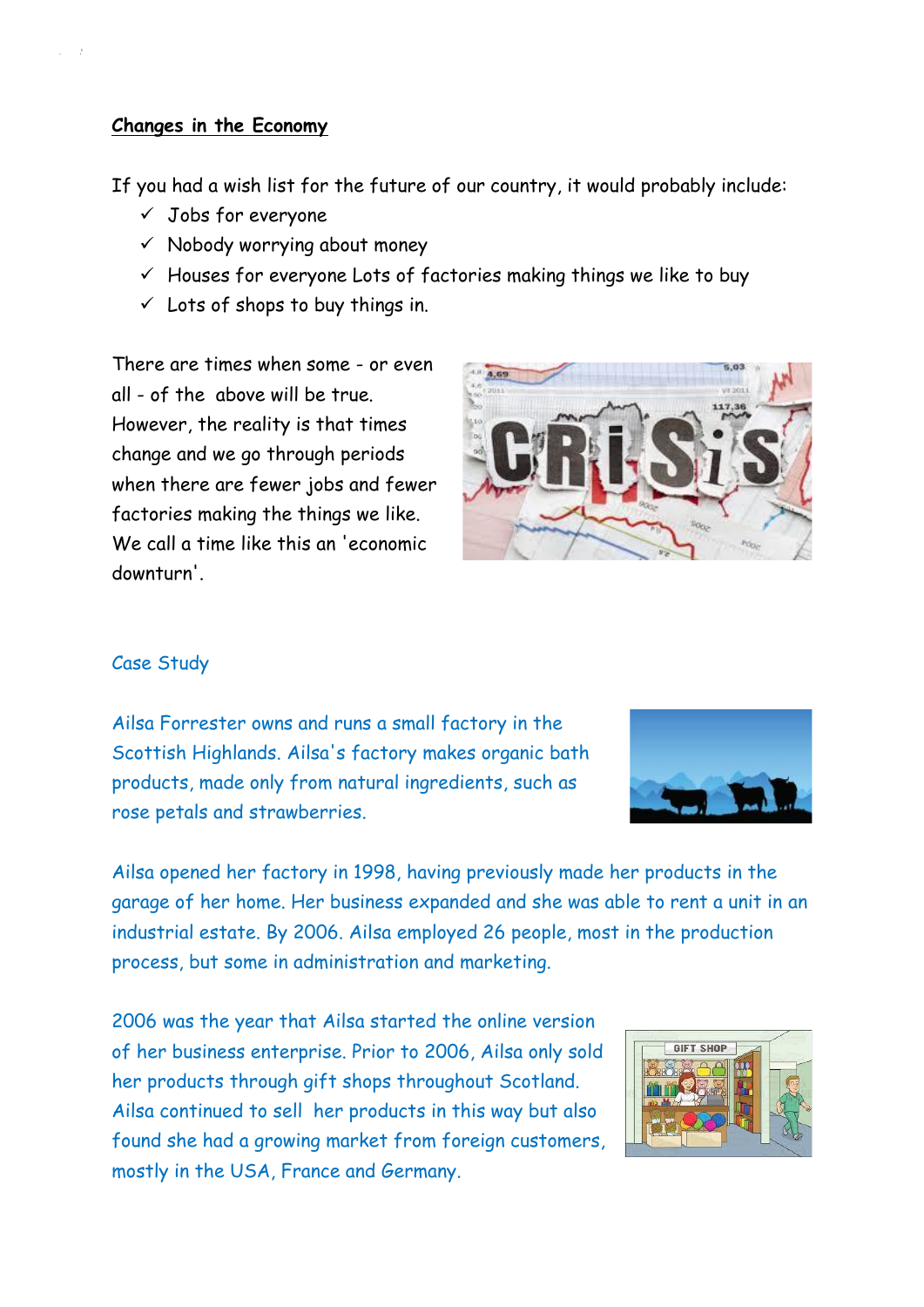By 2008, Ailsa had reduced her workforce by almost 20%. She fears that she will have to let even more of her loyal workforce go.





Lots of factors contributed to the change in Ailsa's business success. A product like hers is likely to be a luxury and when people have less money to spend, products such as organic bubble bath will not be in such high demand.



Ailsa also sells online and many of her customers come from the USA, France and Germany. These countries are also experiencing an economic downturn so again there will be less demand for Ailsa's organic bath products.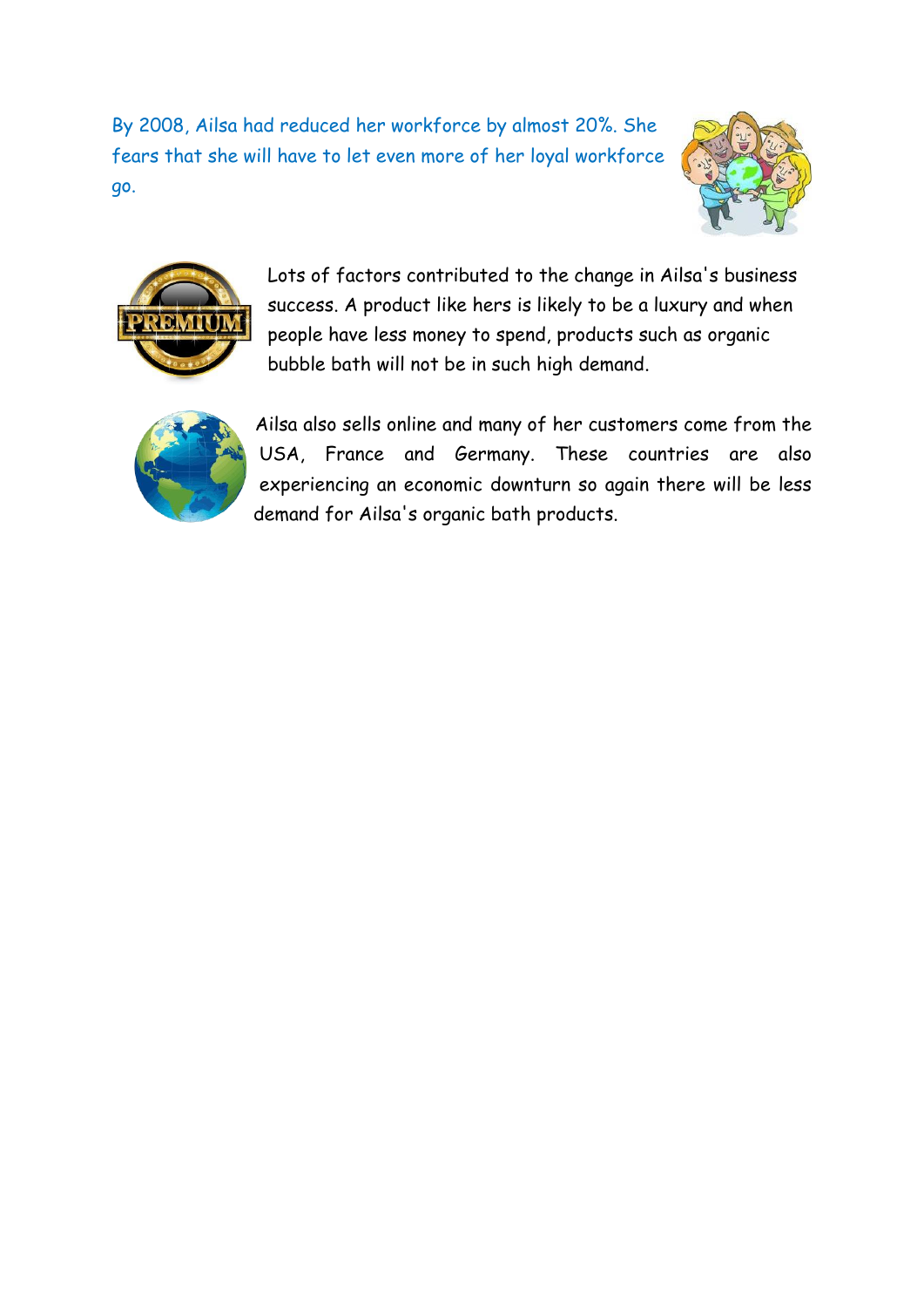### **TASK 1**

Look at the following points Ailsa has identified as possible reasons for the fall in demand for her products.

- ❖ Supplier of ingredients are giving less time to pay for supplies
- ❖ There is less demand from the USA, France and Germany because the British Pound is weak against the US dollar and the Euro
- ❖ Unemployment is rising in Scotland

Do you agree or disagree with Ailsa, give your reasons why.

### **TASK 2**

Some of Ailsa's workers have lost their jobs. Look at the following businesses which have been affected because of Ailsa's workers becoming unemployed. Write down why each business has been affected.

- ❖ Thomson Holidays
- ❖ First Bus
- ❖ Hannah Quinn, Registered Child Minder

# **TASK 3**

Make a list of FIVE luxury products for which there is likely to be less demand during an economic downturn.

#### **TASK 4**

At present Ailsa only produces bath products, but she could start making other products using similar ingredients. List THREE additional products Ailsa could consider making.